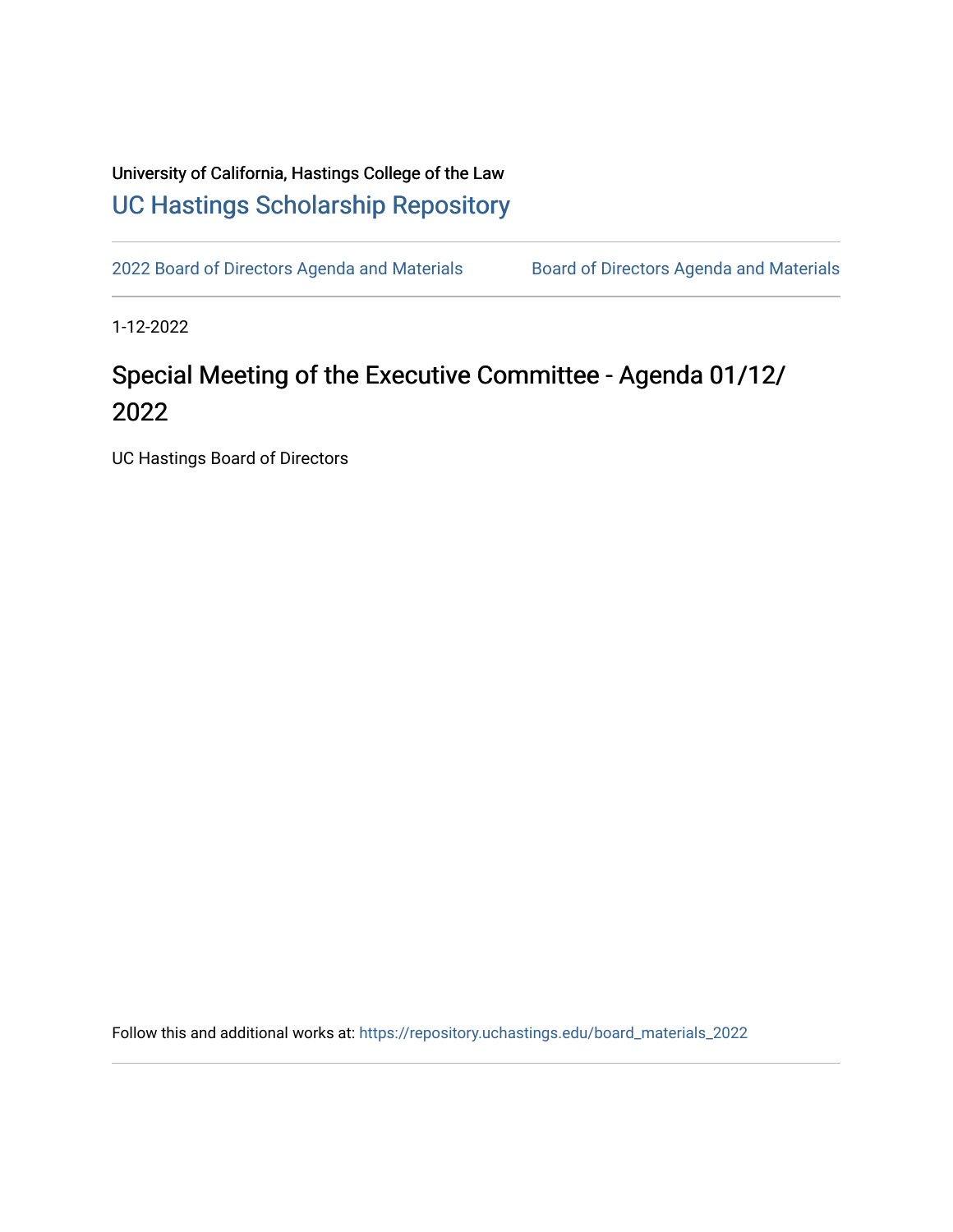

#### **UNIVERSITY OF CALIFORNIA HASTINGS COLLEGE OF THE LAW SPECIAL MEETING OF THE EXECUTIVE COMMITTEE OF THE BOARD OF DIRECTORS AGENDA**

Wednesday, January 12, 2022 at 11:30 a.m.

Due to the COVID-19 pandemic, the meeting will be held virtually, via the Zoom video conferencing platform. Participants and members of the public may join the public session via the web link or dial-in numbers listed in the public notice of this meeting linked here: *[https://www.uchastings.edu/our-story/board-of-directors/board-meeting-notices-agendas-and](https://www.uchastings.edu/our-story/board-of-directors/board-meeting-notices-agendas-and-materials/)[materials/.](https://www.uchastings.edu/our-story/board-of-directors/board-meeting-notices-agendas-and-materials/)* 

- 1. Roll Call Director Chip Robertson, Chair Director Simona Agnolucci, Vice Chair Director Courtney Power
- *2.* Proposed Finding Regarding Necessity of Holding Special Meeting

*Government Code 11125.4(c) requires that to have a special meeting the Executive Committee must find that the delay necessitated by providing 10 days prior notice as is normally done would cause a substantial hardship the College or that immediate action is required to protect the public interest. In this case, it is proposed that a substantial hardship would be caused because of meetings in the last week held among interested parties regarding legislation relating to the name of the College, and it is necessary for the Executive Committee to be informed and confer regarding these matters. The finding must be supported by a vote of two-thirds of the Board or, if less than two-thirds of the Board is present, by a unanimous vote of those present.*

3. Public Comment

*This is an opportunity for members of the public to comment on agenda items. Public comment on any agenda item will be limited to no more than three minutes per speaker and 30 minutes total. Groups or organizations that wish to comment on a particular item are encouraged to have a single representative speak for no more than three minutes. These limits can be varied at the discretion of the Chair. Persons who wish to speak on matters not on the agenda should make their request in writing to the General Counsel and Secretary of the College.*

4. Approval of Minutes – Executive Committee Meeting of November 30, 2021

*The Committee will enter closed session pursuant to Education Code Section 92032(b)(5).*